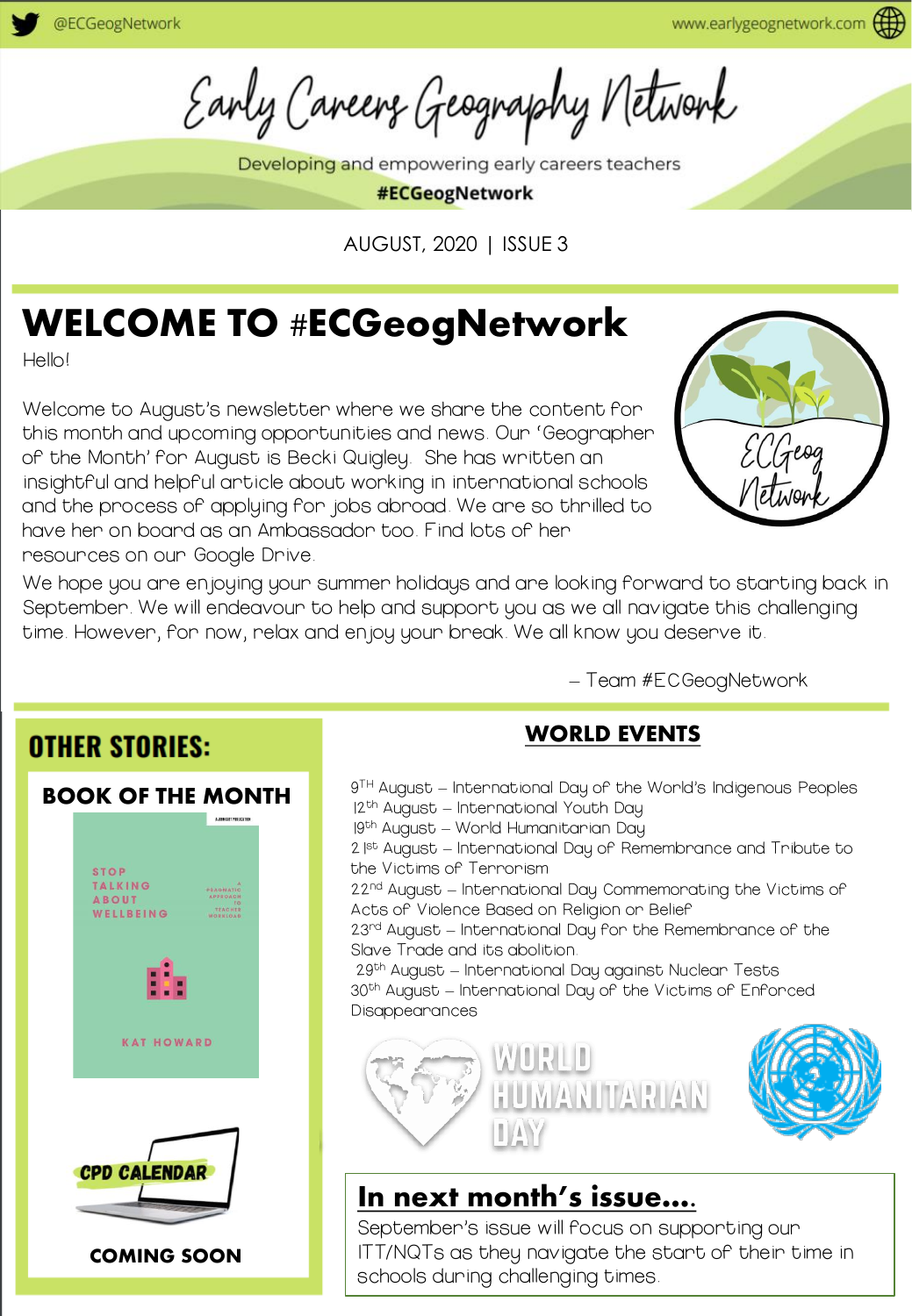# 'What to consider when teaching Abroad'

### by Becki Quigley (@ qUIGLEYbECKI)

It is estimated that approximately 15,000 teachers leave the UK each year to join an international school. I became one of them in 2017 when I swapped my classroom in Doncaster for one slightly further afield in Dubai. I had never previously been to Dubai, I knew very little about the United Arab Emirates (Dubai is one of seven Emirates constituting the country of the UAE), and my geography of the Middle East was average at best. Yet when I was offered the job of teacher of geography at one of the leading British International schools in the UAE, something inside me told me I had to take it. And to this day, it is the best decision I have ever made in my life so far.

All teachers who make the move do so for their own very personal reasons. Often exhausted by their experiences in the UK, teachers complain of excessive workload, stress, a lack of work-life balance, funding cuts, the dread of Ofsted, an obsession with paperwork and hoop jumping, accountability, poor behaviour, high staff turnover….I could go on. For me, it wasn't so much a loss of faith in the British Educational system but more so the lure of being an expat teacher and the life that came with it.

For me it was quite simple: I wanted to work in a school that mirrored my own educational values, in a country that had sunshine and the sea nearby, and shops that stocked Yorkshire Tea! Dubai was my perfect match. I spend most breaktimes with a cup of Yorkshire's finest gazing out of my classroom window mesmerised by the gentle swell of the Arabian Gulf with the Burj Al Arab standing proud on the horizon.

It is during these moments of quiet solitude that I feel so incredibly grateful for my life in the Middle East, but it was no easy decision to make the move. What I hope to do in this little article for the ECG is offer my





humble musings on what you may want to think about if you are thinking about making the move yourself.

#### The School

The same rules apply when searching for domestic jobs. Is this school the school for you? Look on the school's website, their Instagram, twitter, facebook. Listen to their podcast, subscribe to their YouTube channel, stalk the colleagues on LinkedIn! Do whatever you can to picture the school and truly ask yourself whether you can see yourself as a member of staff

proudly displaying its crest on your lanyard. Try not to over think this, a school is very much like a life partner: I think you know within the first couple of moments if you have found a good match. So listen to your heart and trust your instinct.

#### The 'Package'

Most international schools will offer a 'package' which is likely to include a housing allowance, return annual flights, healthcare insurance, school fees for any children you may have etc. These packages vary considerably from country to country and from school to school. Do your research and do not jump at the first package you are offered. I

#### FOR THE REST OF BECKI'S ARTICLE GO TO: THE AUGUST NOTICEBOARD ON OUR WEBSITE : EARLYGEOGNETWORK.COM